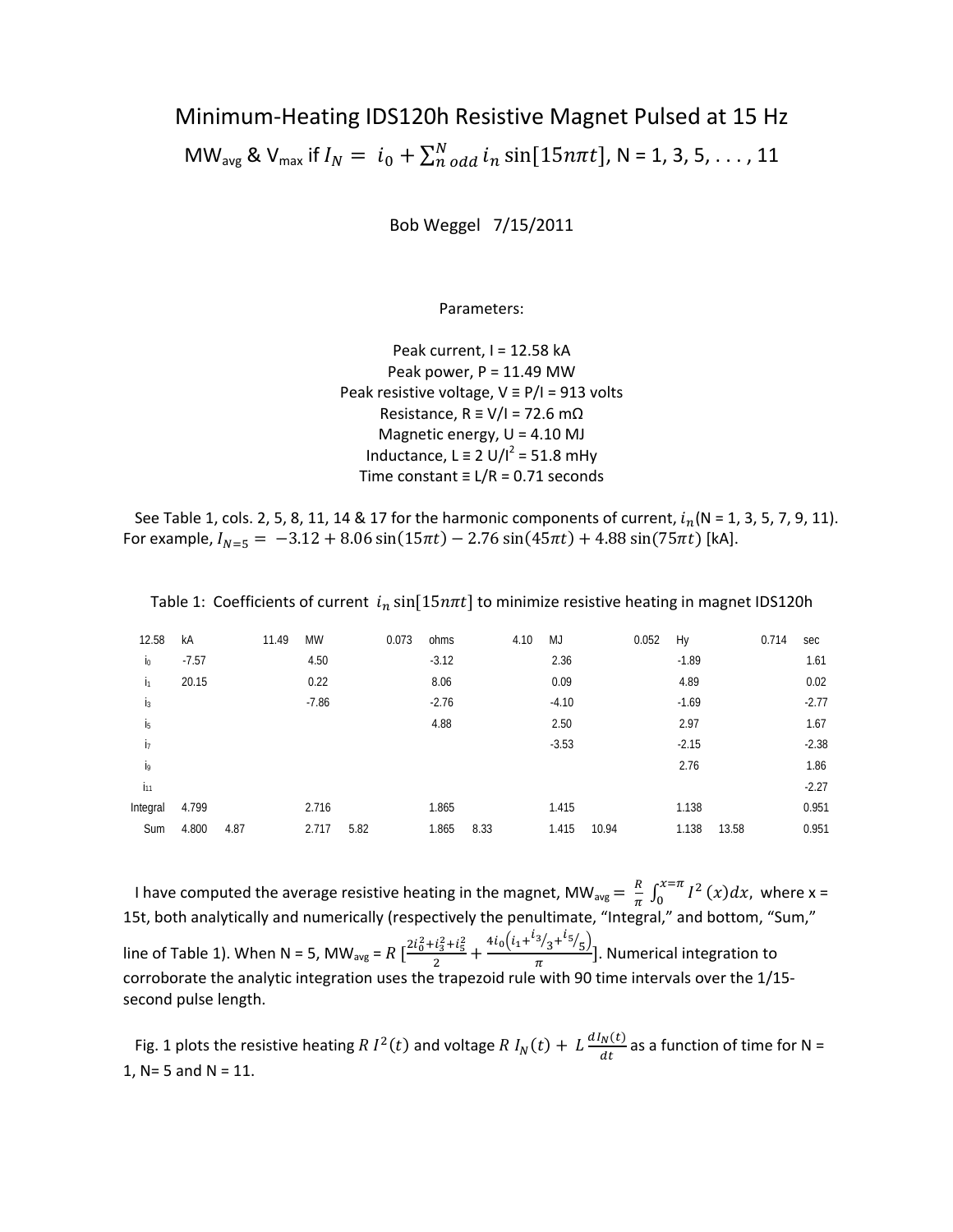

Fig. 1: Resistive heating R  $I^2(t)$  and voltage R  $I_N(t) + L \frac{dI_N(t)}{dt}$  as a function of time for N = 1, N= 5 and N = 11.

Fig. 2 plots the average resistive power and peak voltage in the magnet.



Minimum-Heating IDS120h Magnet Pulsed at 15 Hz:  $MW_{avg}$  and  $V_{max}$  vs. Highest Harmonic

Fig. 2: Average resistive power and peak voltage in minimum‐heating magnet IDS120h pulsed at 15 Hz.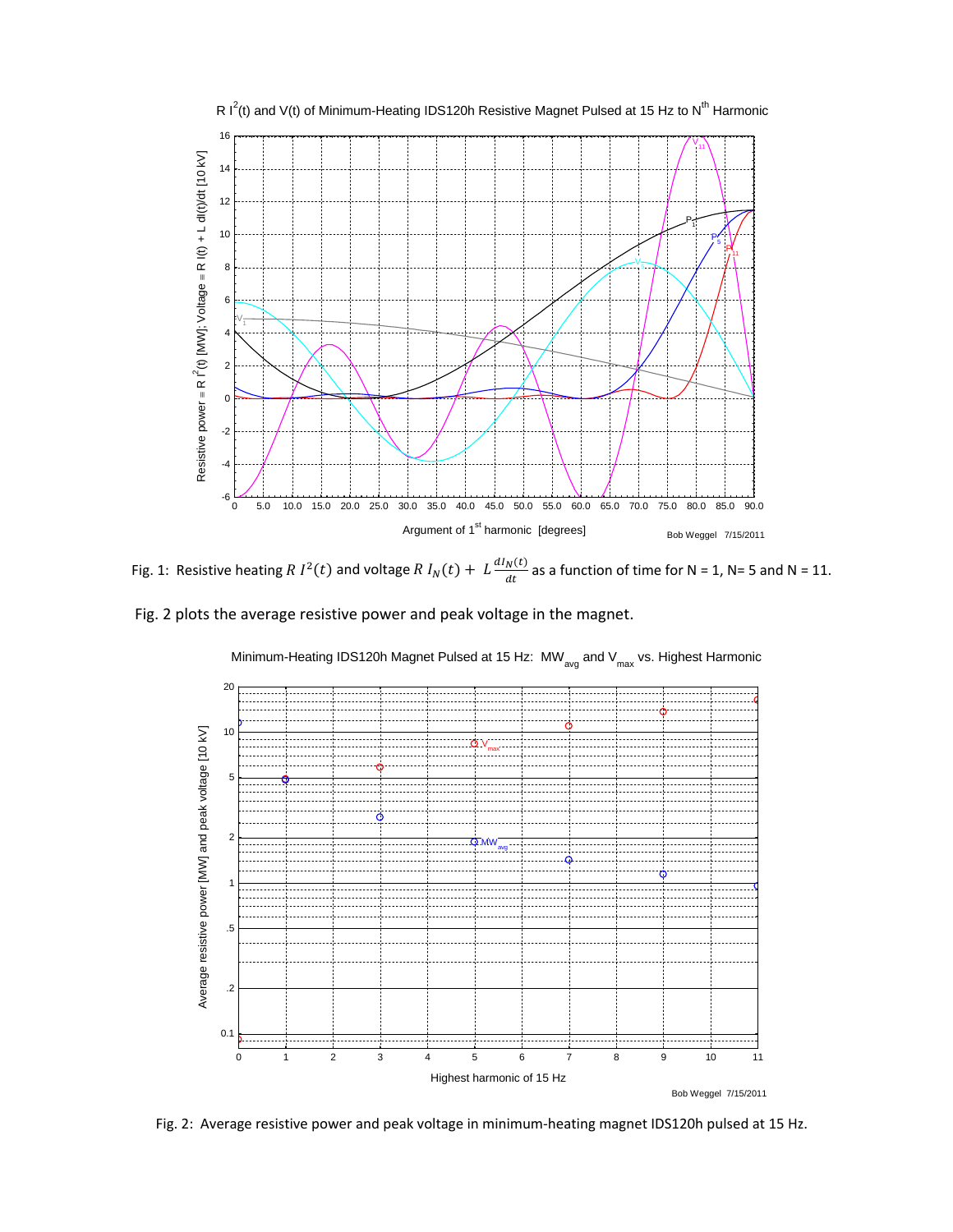Pulsing the magnet with current that is the optimum combination of DC and a sinusoid of 15 Hz half cycle can reduce the average power from 11.5 MW to 4.8 MW, a factor of 2.4—but at the cost of a 53‐ fold increase in peak voltage: 913 volts to 48.7 kilovolts. Including harmonics through order 11 reduces the average power to 0.951 MW (a factor of 12), but requires a peak voltage of 162 kV (a factor of 177). Whether this trade‐off is favorable awaits a reply from power‐supply engineers at Dynapower, Inc., of Burlington, Vermont. The candidate technology is IGBT: insulated‐gate bipolar transistor (see below).

## **Insulated-gate bipolar transistor**

From Wikipedia, the free encyclopedia Jump to: navigation, search



모 Electronic symbol for IGBT



모

Cross section of a typical IGBT cell. The illustration is not to scale.

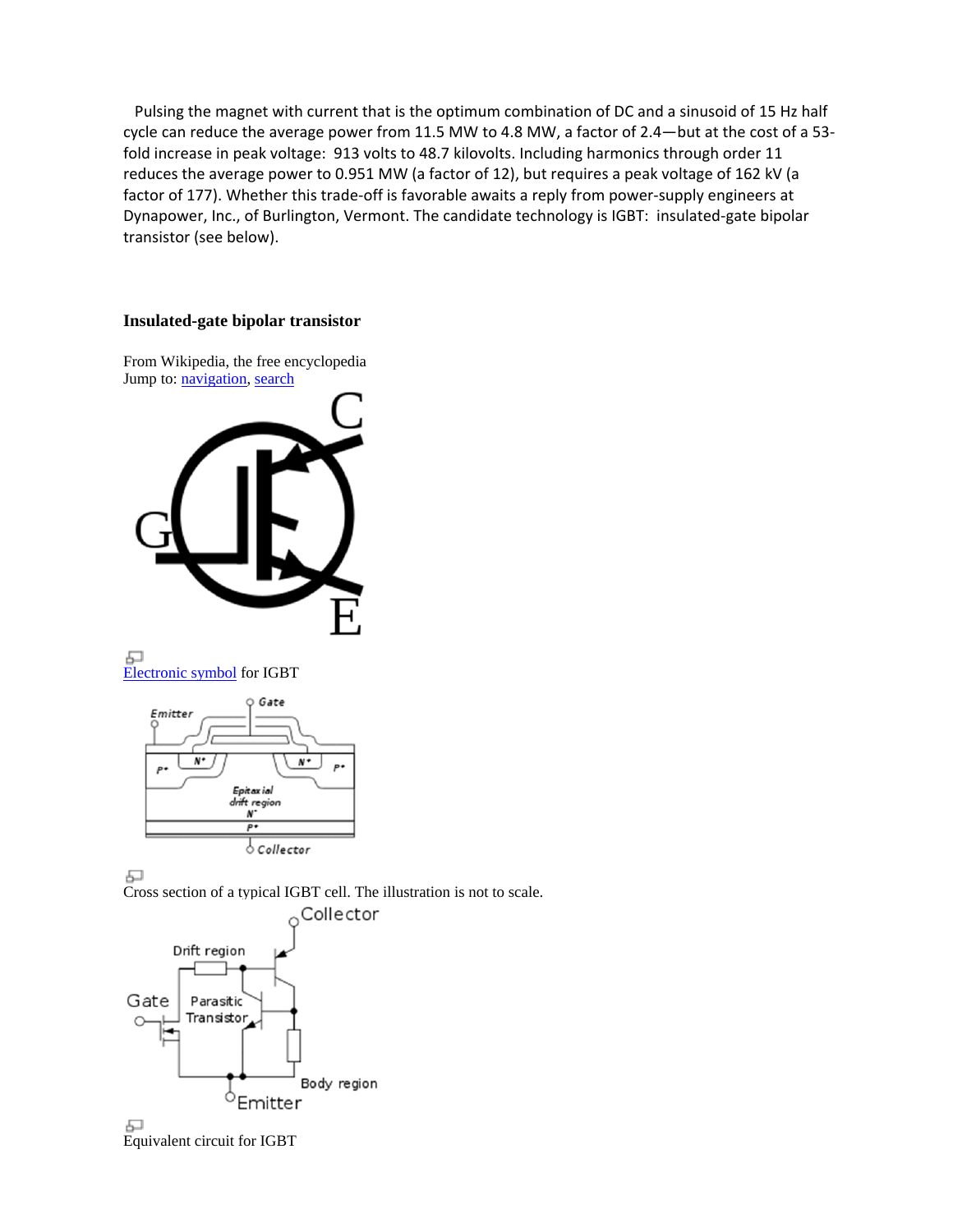

Static characteristic of an IGBT.

The **insulated gate bipolar transistor** or **IGBT** is a three-terminal power semiconductor device, noted for high efficiency and fast switching. It switches electric power in many modern appliances: electric cars, trains, variable speed refrigerators, air-conditioners and even stereo systems with switching amplifiers. Since it is designed to turn on and off rapidly, amplifiers that use it often synthesize complex waveforms with pulse width modulation and low-pass filters.

The IGBT combines the simple gate-drive characteristics of the MOSFETs with the high-current and low– saturation-voltage capability of bipolar transistors by combining an isolated gate FET for the control input, and a bipolar power transistor as a switch, in a single device. The IGBT is used in medium- to high-power applications such as switched-mode power supply, traction motor control and induction heating. Large IGBT modules typically consist of many devices in parallel and can have very high current handling capabilities in the order of hundreds of amperes with blocking voltages of 6000 V, equating to hundreds of kilowatts.

The IGBT is a fairly recent invention. The first-generation devices of the 1980s and early 1990s were relatively slow in switching, and prone to failure through such modes as **latchup** (in which the device won't turn off as long as current is flowing) and secondary breakdown (in which a localized hotspot in the device goes into thermal runaway and burns the device out at high currents). Second-generation devices were much improved, and the current third-generation ones are even better, with speed rivaling MOSFETs, and excellent ruggedness and tolerance of overloads.<sup>[1]</sup>

The extremely high pulse ratings of second- and third-generation devices also make them useful for generating large power pulses in areas like particle and plasma physics, where they are starting to supersede older devices like thyratrons and triggered spark gaps.

Their high pulse ratings, and low prices on the surplus market, also make them attractive to the high-voltage hobbyist for controlling large amounts of power to drive devices such as solid-state Tesla coils and coilguns.

Availability of affordable, reliable IGBTs is an important enabler for electric vehicles and hybrid cars.

## **Contents**

1 History 2 Device structure 3 Comparison With Power **MOSFETS** 4 IGBT models 5 Usage 6 See also 7 References 8 Literature 9 External links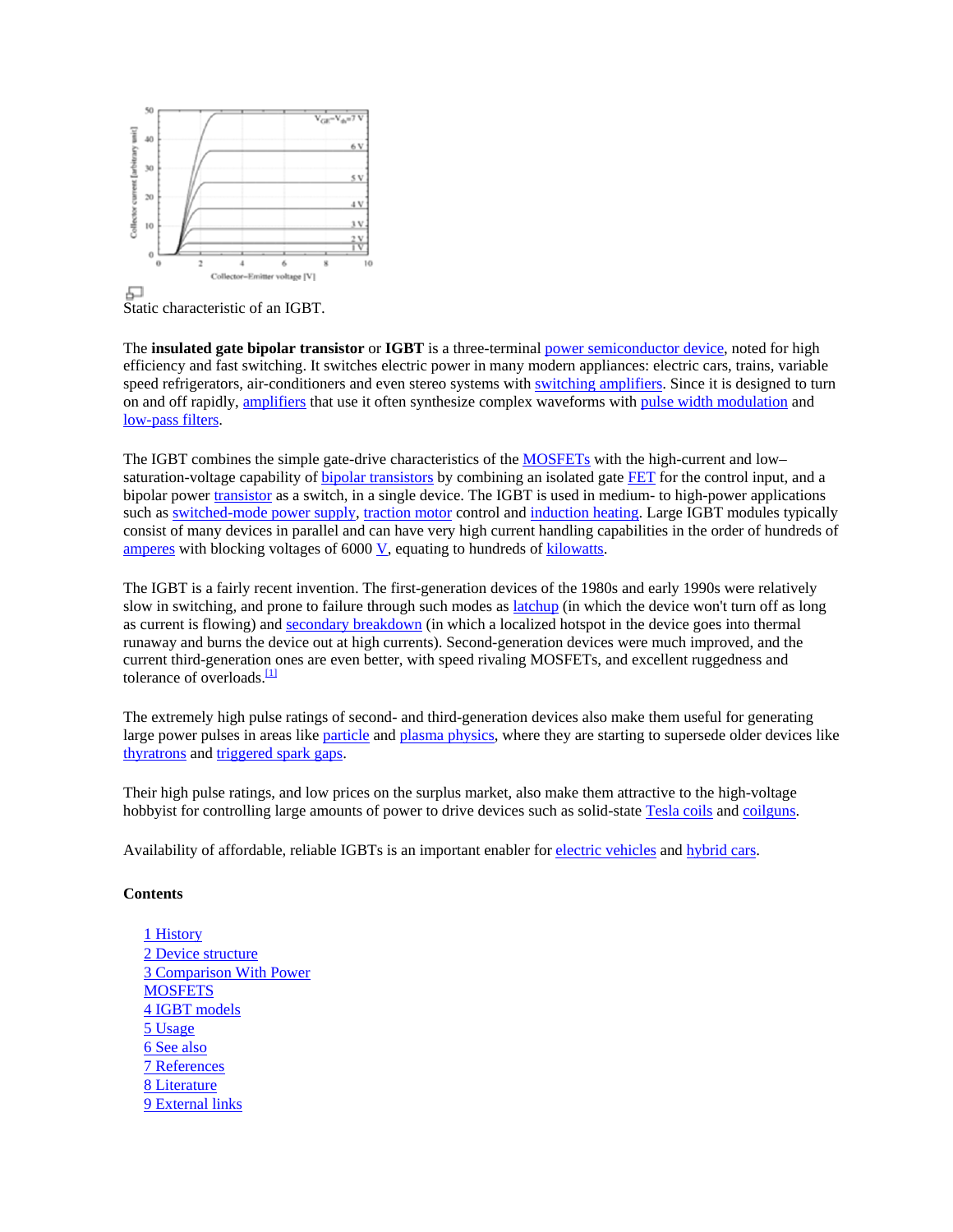#### **History**

The IGBT is a semiconductor device with four alternating layers (P-N-P-N) that are controlled by a metal-oxidesemiconductor (MOS) gate structure without regenerative action. This mode of operation was first proposed by Yamagami in his Japanese patent S47-21739, which was filed in 1968.<sup>[2]</sup> This mode of operation was first experimentally discovered by B. Jayant Baliga in vertical device structures with a V-groove gate region and reported in the literature in 1979.<sup>[3]</sup> The device structure was referred to as a 'V-groove MOSFET device with the drain region replaced by a p-type Anode Region' in this paper and subsequently as the insulated gate rectifier  $(IGR), \frac{[4]}{4}$  the insulated-gate transistor  $(IGT), \frac{[5]}{2}$  the conductivity-modulated field-effect transistor  $(COMFET)^{[6]}$  and "bipolar-mode MOSFET".<sup>[7]</sup>

Plummer found the same IGBT mode of operation in the four layer device (SCR) and he first filed a patent application for the device structure in 1978. USP No.4199774 was issued in 1980 and B1 Re33209<sup>[8]</sup> was reissued in 1995 for the IGBT mode operation in the four layer device (SCR).

Hans W. Becke and Carl F. Wheatley invented a similar device for which they filed a patent application in 1980, and which they referred to as "power MOSFET with an anode region".<sup>[9]</sup> This patent has been called "the seminal patent of the Insulated Gate Bipolar Transistor."<sup>[10]</sup> The patent claimed "no thyristor action occurs under any device operating conditions." This substantially means that the device exhibits non-latch-up IGBT operation over the entire device operation range.

Devices capable of operating over an extended current range for use in applications were first reported by Baliga *et al.* in 1982.<sup>[4]</sup> A similar paper was also submitted by J.P. Russel et al. to IEEE Electron Device Letter in  $1982$ .<sup>[11]</sup> The applications for the device were initially regarded by the power electronics community to be severely restricted by its slow switching speed and latch-up of the parasitic thyristor structure inherent within the device. However, it was demonstrated by Baliga and also by A.M. Goodman et al. in 1983 that the switching speed could be adjusted over a broad range by using electron irradiation.<sup>[5][12]</sup> This was followed by demonstration of operation of the device at elevated temperatures by Baliga in 1985.<sup>[13]</sup> Successful efforts to suppress the latch-up of the parasitic thyristor and the scaling of the voltage rating of the devices at GE allowed the introduction of commercial devices in  $1983$ ,  $\frac{1141}{120}$  which could be utilized for a wide variety of applications.

Complete suppression of the parasitic thyristor action and the resultant non-latch-up IGBT operation for the entire device operation range was achieved by A. Nakagawa et al. in 1984.<sup>[15]</sup> The non-latch-up design concept was filed for US patents.[16] To test the lack of latchup, the prototype 1200V IGBTs were directly connected without any loads across a 600V constant voltage source and were switched on for 25 microseconds. The entire 600V was dropped across the device and a large short circuit current flowed. The devices successfully withstood this severe condition. This was the first demonstration of so-called "short-circuit-withstanding-capability" in IGBTs. Nonlatch-up IGBT operation was ensured, for the first time, for the entire device operation range.<sup>[17]</sup> In this sense, the non-latch-up IGBT proposed by Hans W. Becke and Carl F. Wheatley was realized by A. Nakagawa et al. in 1984. Products of non-latch-up IGBTs were first commercialized by Toshiba in 1985.

Once the non-latch-up capability was achieved in IGBTs, it was found that IGBTs exhibited very rugged and a very large safe operating area. It was demonstrated that the product of the operating current density and the collector voltage exceeded the theoretical limit of bipolar transistors,  $2x10^5$ W/cm<sup>2</sup>, and reached  $5x10^5$ W/cm<sup>2</sup>.

#### **Device structure**

An IGBT cell is constructed similarly to a n-channel vertical construction power MOSFET except the n+ drain is replaced with a p+ collector layer, thus forming a vertical PNP bipolar junction transistor.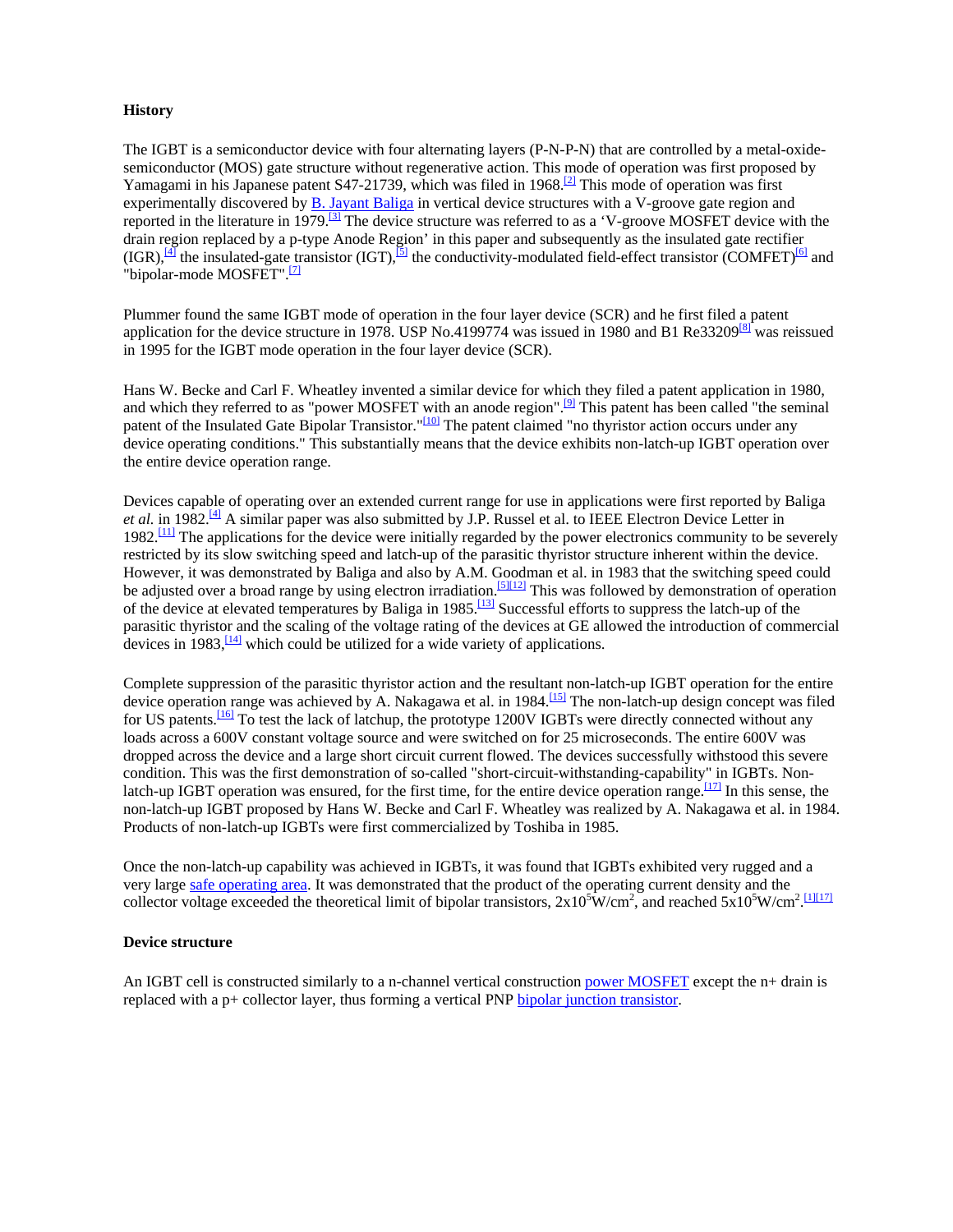

모

Cross section of a typical IGBT showing internal connection of MOSFET and Bipolar Device

This additional p+ region creates a cascade connection of a PNP bipolar junction transistor with the surface nchannel MOSFET.

### **Comparison With Power MOSFETS**

An IGBT has a significantly lower forward voltage drop compared to a conventional MOSFET in higher blocking voltage rated devices. As the blocking voltage rating of both MOSFET and IGBT devices increases, the depth of the n- drift region must increase and the doping must decrease, resulting in roughly square relationship increase in forward conduction loss compared to blocking voltage capability of the device. By injecting minority carriers (holes) from the collector p+ region into the n- drift region during forward conduction, the resistance of the n- drift region is considerably reduced. However, this resultant reduction in on-state forward voltage comes with several penalties:

- The additional PN junction blocks reverse current flow. This means that unlike a MOSFET, IGBTs cannot conduct in the reverse direction. In bridge circuits where reverse current flow is needed an additional diode (called a freewheeling diode) is placed in parallel with the IGBT to conduct current in the opposite direction. The penalty isn't as severe as first assumed though, because at the higher voltages where IGBT usage dominates, discrete diodes are of significantly higher performance than the body diode of a MOSFET.
- The reverse bias rating of the N- drift region to collector P+ diode is usually only of tens of volts, so if the circuit application applies a reverse voltage to the IGBT, an additional series diode must be used.
- The minority carriers injected into the n- drift region take time to enter and exit or recombine at turn on and turn off. This results in longer switching time and hence higher switching loss compared to a power MOSFET.
- The on-state forward voltage drop in IGBTs behaves very differently to that in power MOSFETS. The MOSFET voltage drop can be modeled as a resistance, with the voltage drop proportional to current. By contrast, IGBT has a diode like voltage drop (typically of the order of 2V) increasing only with the log of the current. Additionally, MOSFET resistance is typically lower for smaller blocking voltages meaning that the choice between IGBTs and power MOSFETS depend on both the blocking voltage and current involved in a particular application, as well as the different switching characteristics mentioned above.

In general high voltage, high current and low switching frequencies favor IGBTs while low voltage, low current and high switching frequencies are the domain of the MOSFET.

## **IGBT models**

Rather than using a device physics-based model, SPICE simulates IGBTs using Macromodels, a method that combines an ensemble of components such as **FETs** and **BJTs** in a **Darlington** configuration. <sup>[citation needed]</sup> An alternative physics-based model is the Hefner model, introduced by Allen Hefner of the NIST. It is a fairly complex model that has shown very good results. Hefner's model is described in a 1988 paper and was later extended to a thermo-electrical model and a version using **SABER**.<sup>[18]</sup>

**Usage**